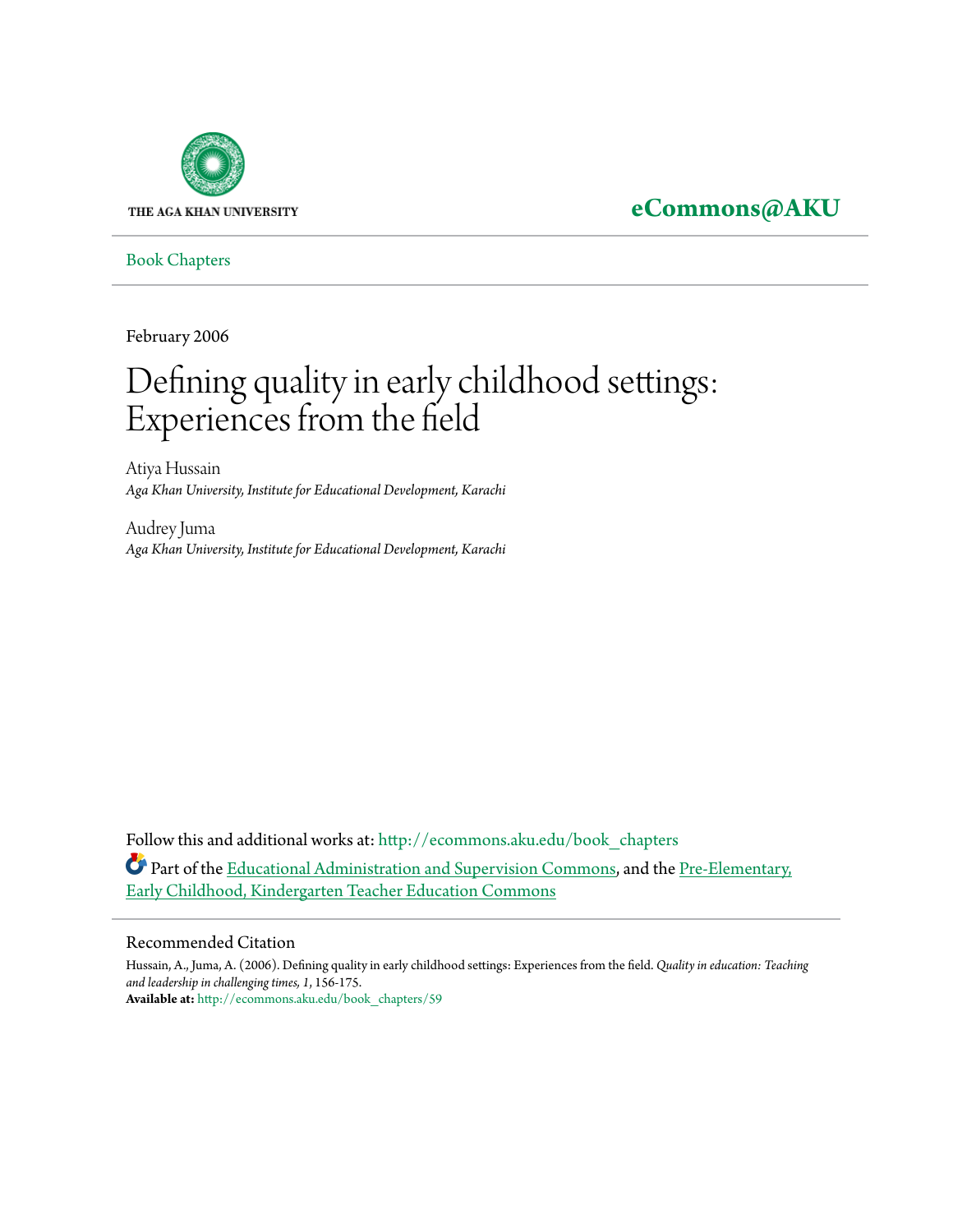# **Defining Quality in Early Childhood Settings: Experiences from the Field**

*Atiya Hussain, AKU-IED, Pakistan Audrey Juma, AKU-IED, Pakistan* 

# **Abstract**

*"The successful education of the child during her/his years of schooling and the participation of that child in society as an adult, depends to a greater degree upon the foundation laid during the early years" (Evans, Myers and IIfled, 2000, p.7). Research indicates that learning is crucial to development whereby knowledge, skills, attitudes and values are developed.* 

*Research from disciplines such as physiology, nutrition, health, sociology, psychology and education provide evidence indicating that the early years are crucial in terms of developing intelligence, personality and social behaviour of children. If children are not provided opportunities to communicate, learn and develop they will not attain the optimal level of development and therefore will not thrive.* 

*It is therefore imperative that people working with young children understand the multifaceted aspects of children's development within the context in which they grow, think and learn.* 

*Children spend a major part of their day in schools 'learning' and in interacting with other children and the adult/s (teacher/s). This implies that the role of the adult and significant others in the children's life play a crucial role in providing opportunities for optimal development which include an emotionally safe and healthy environment, supportive interactions and relationships, stimulation and time. These are all important and integral aspects of quality in early childhood settings. Furthermore, research conducted in the area of early childhood in the UK and US indicate that the determinants of quality are a stimulating physical environment, staff knowledge and understanding of the curriculum, knowledge of how young children learn, adult skill in supporting children and helping parents to support children's learning at home. (EPPE project, UK, 1999 to date). Katz, (1991) also indicates similar characteristics of quality.* 

*The quality standards that the Certificate in Education: Early Childhood Education Development (CE:ECED) programme at AKU-IED is based on the High/Scope quality determinants which include a stimulating physical environment, consistent*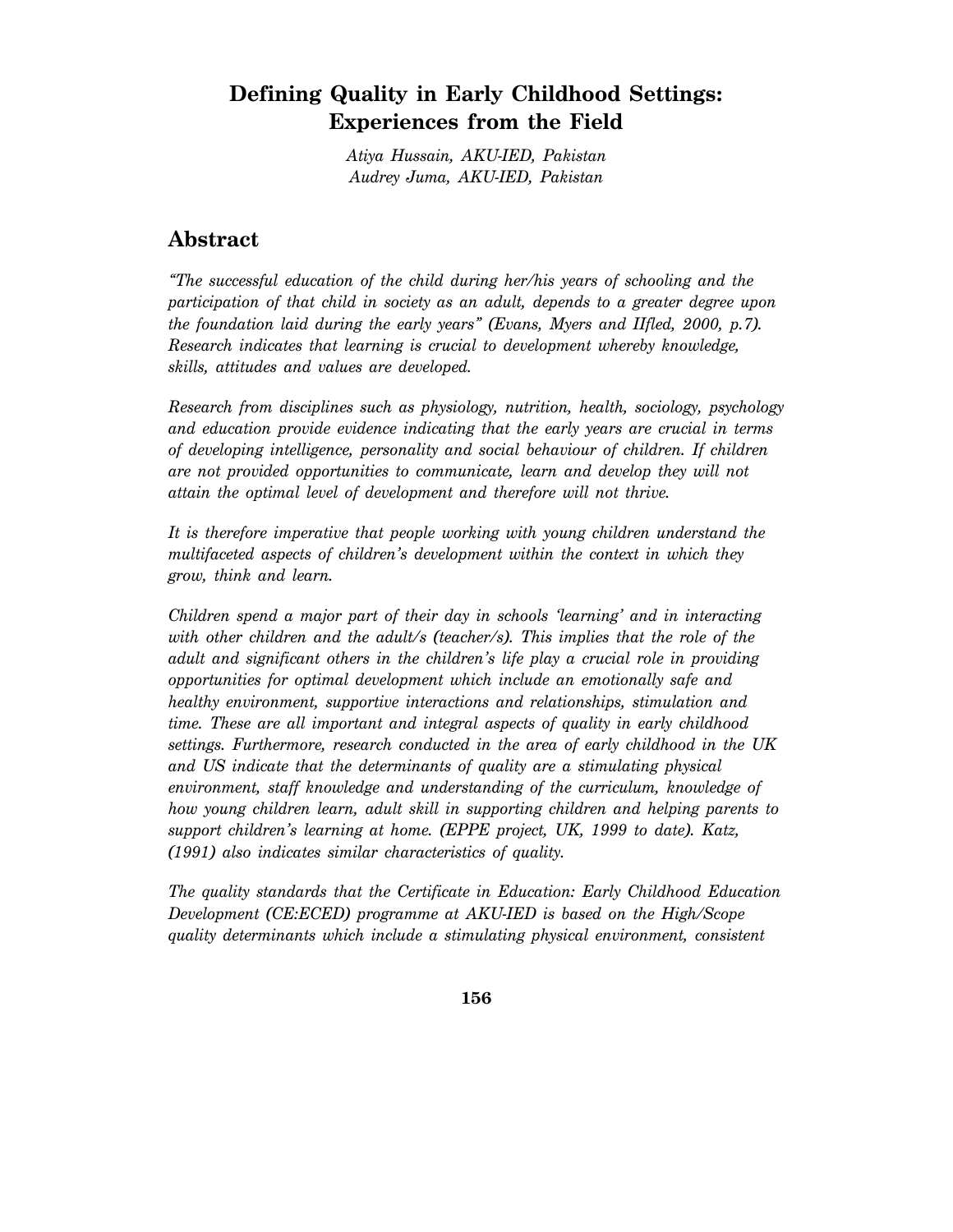*daily routines catering both to child-initiated and adult-initiated experiences, positive and sustained interactions between the adult and the child and positive relationships between other adults working with and for the children.* 

*This paper will present the findings that have emerged from our observations and work in a variety of early childhood settings as a part of the support we extend to the course participants of the CE:ECED programme and have been derived from our work over a period of four years (2001-2005). The data has been collected through systematic classroom observations including field notes, photographs, videos, children's work and conferencing with teachers and children.* 

*Findings from the data reveal that teachers' perception of their sense of efficacy and capabilities, their understanding of curriculum, prior knowledge of how young children think and develop, the school infrastructure, the parental partnerships, leadership and the administrative and academic organization are some of the major factors that effect quality of teaching and learning in early childhood settings. This paper will define quality in teaching and learning as have emerged from our findings.* 

# **Introduction**

Concerns for quality has become important in the present day debate in education with concepts such as quality assurance, quality control, quality time, quality supervision, which brings to mind different connotations about quality depending upon one's experiences and specific contexts in which one works. This suggests that quality cannot be easily defined. According to Harvey and Green (1993) "definitions of quality vary that to some extent reflect different perceptions of the individuals and society… there is no single definition of quality" (p. 28).

A similar concept of quality is presented in an Australian Report (1987) cited in Zajda et al (1995), which states that quality is "a relative construct, meaningful only from the perspective of those judging it at the time and against some particular standard or purpose" (p. iii).

Bacchus (1995) argues that the concept of quality is multidimensional with a range of definitions and with differing weight given to its various components by its different actors in the educational process.

Thus it becomes clear that there is no common agreement on a definition of what constitutes quality particularly in the context of education which is not only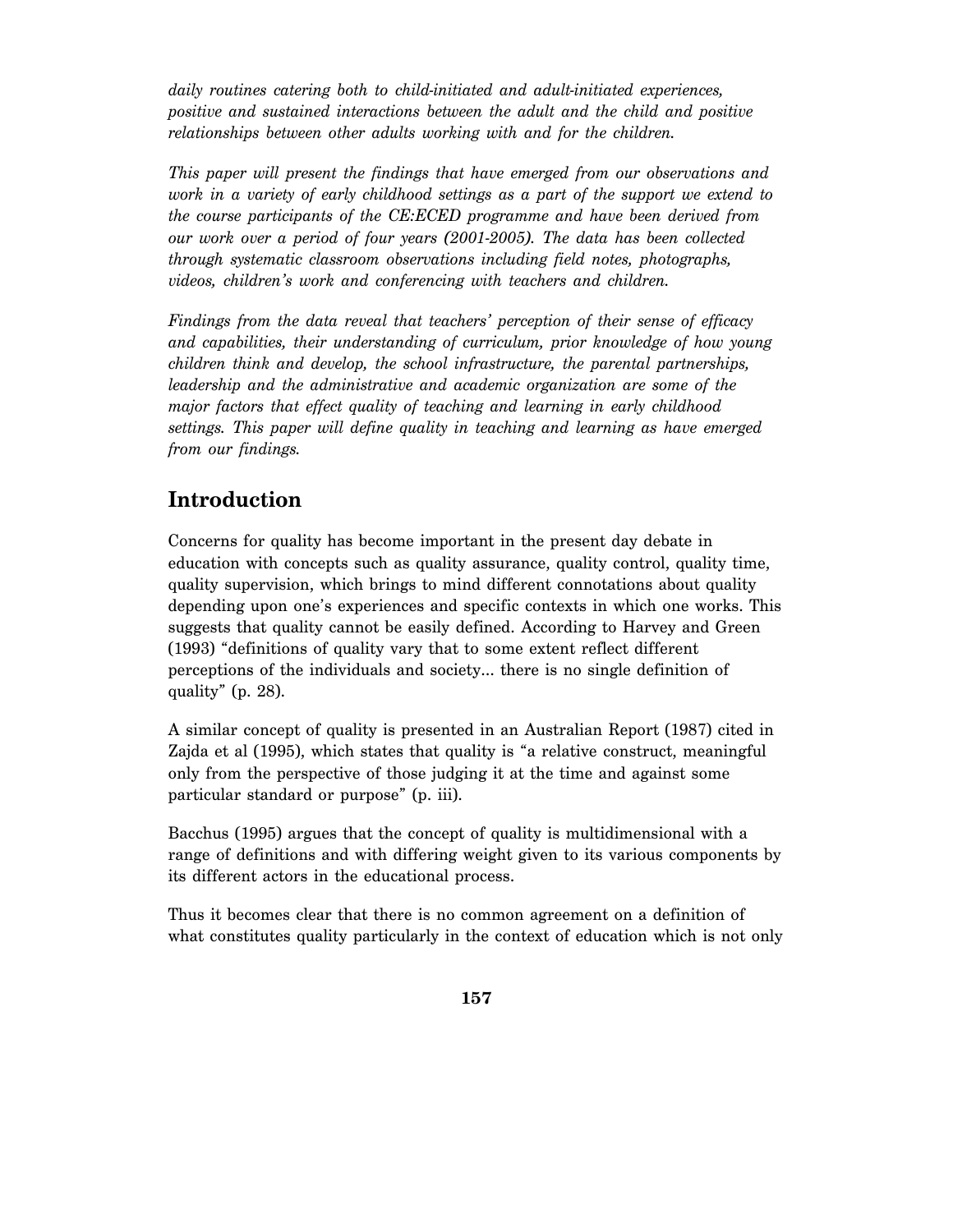a complex field embedded in political, cultural and economic context. But also includes several dimensions such as teacher education, educational programs, schools and schooling, higher education, curriculum and pedagogy. And within each dimension there are several discrete aspects which need to be deliberated when we talk about education. Therefore, defining quality in education in its entirety would not be possible within the scope of this paper.

Despite the arguments presented above 'quality' is an essential concept that must be addressed when considering different aspects of education particularly when considering programme options and for devising systematic evaluation procedures to ensure their effectiveness, excellence and distinctiveness.

One of the arguments that is presented in literature is that since no single definition of quality is possible then an appropriate approach to assess the quality of the education process or program is to construct contextually appropriate observable indicators or criteria which are valued, by those whose needs the institution is seeking to meet. One such set of criteria / framework is presented by Berquist and Armstrong (1986, cited in Bacchus, 1995). They offer seven observable criteria to ensure a 'high quality' academic program which states that the programme should be attractive and should be able to bring people to it; it should be beneficial to the individuals and the community involved in it; it should be congruent ensuring that it does what it says it will do; it should be distinctive in that it responds to the unique characteristics of the institution and is an asset to its people; it is effective and demonstrates this to others; it is functional and provides learners what they need to perform successfully and finally that it is growth-producing and enhances growth in important directions of learning.

A more recent set of criteria / framework for quality in education is suggested by Colby, 2000 who points out the importance of the quality of learners; the quality of learning environments; the quality of content or curricula; the quality of processes and the quality of outcomes.

Having discussed the importance of quality in education in general and the issues in defining quality the paper will now focus on why quality is important in early childhood and what constitutes quality in early childhood.

# **Why Quality in Early Childhood**

Quality has become the watchword for early childhood especially in the last few decades since research in brain studies has demonstrated that early years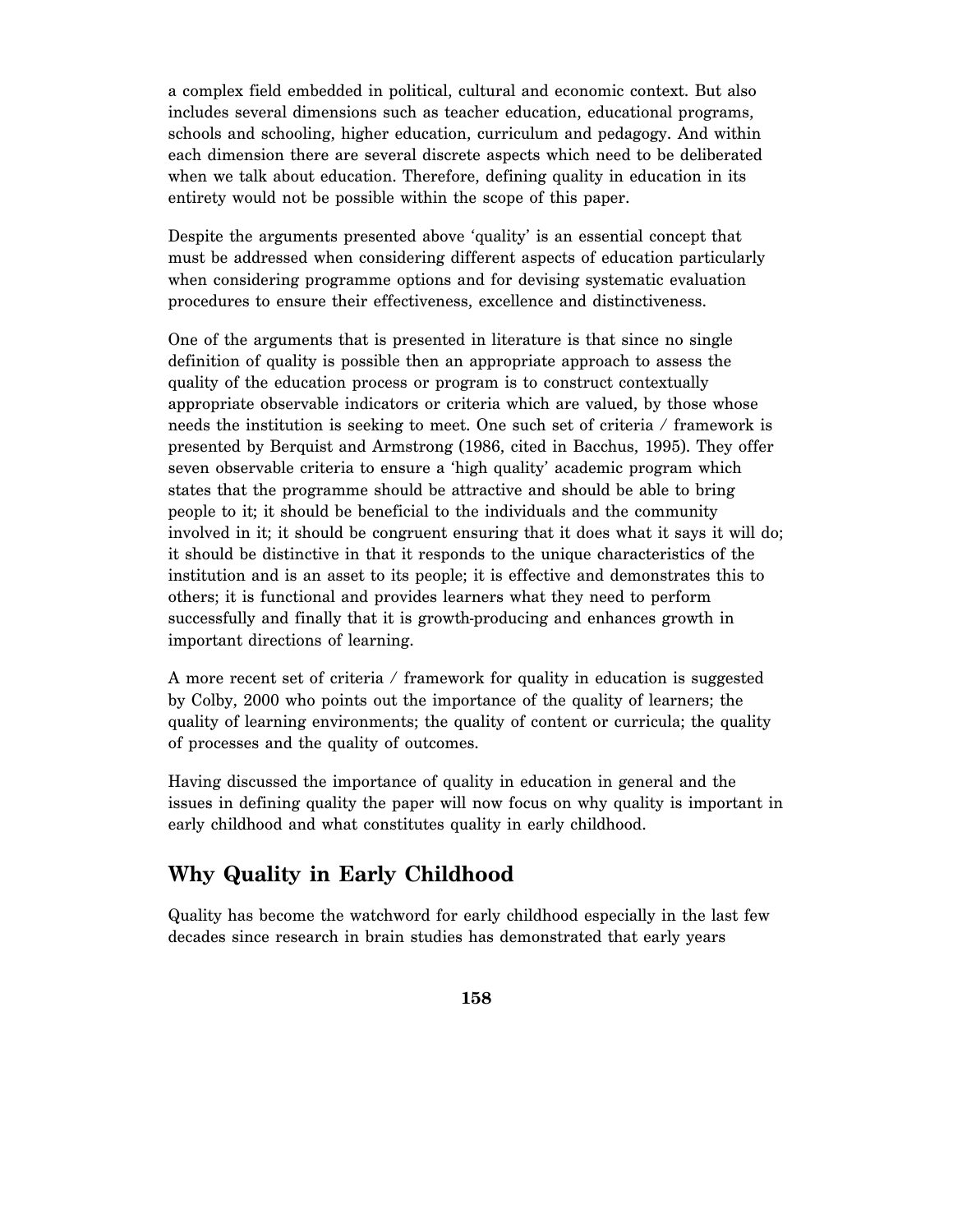experiences have a decisive influence on the wiring of the brain thus affecting on the nature and extent of childrens' later capacities. Recent neuroscience findings provide additional important evidence about the influence of quality interactions during the first few years on the growth of children's neural pathways. Mustard (2002) clearly states that, "the weight of the evidence shows that the quality of the experiences an infant, toddler and young child is exposed to during the preschool phase of development affects learning capacity in the school system as well as behaviour."

Ramphele (2002 cited in Young, 2002) claims that the stimulation that a child receives in the early years and the development of the child's brain will affect his/her, "...physical and mental health, capacity to learn, and behavior throughout childhood and adult life." The evidence that is emerging in recent years from brain studies points out that the early years are the key to laying the foundations for life long learning.

Early childhood educators point out that investing in quality early childhood programmes is instrumental for the future of any country and its effects are both social as well as economical (Van der Gaag, 1997). Young (2002) argues that besides the economic returns to investing in children being high, early interventions can help children escape poverty. Weikart (1988) adds that the cost-benefit analysis of the High/Scope programme of 15 years showed a positive value to taxpayers.

Several studies (High/Scope, Effective Provision of Pre-School Education [EPPE], Abecedarian, Head Start) indicate how quality early years programmes positively affects children's learning and behaviour. The findings from High/Scope Perry Preschool project reveal that the benefits of attending the programme were present 27 years later. In a longitudinal study of the children attending this programme the effects that were noted were higher social responsibility, higher earnings and economic status, higher educational performance among other benefits (Hohmann and Weikart, 2002). Weikart (1988) stresses on the fact that it is not every early childhood programme that has positive effects on children, rather it is only high quality child development programmes that have positive effects.

Likewise research on the Effective Provision of Preschool Education (EPPE, 2004) study reveal that children who attend pre-school have improved cognitive development, and have better social behavior such as independence, concentration, cooperation, conformity and relationships with other children (peer sociability). Findings from the study also reveal that the benefit of preschool is especially greater for children who are disadvantaged and 'at risk'.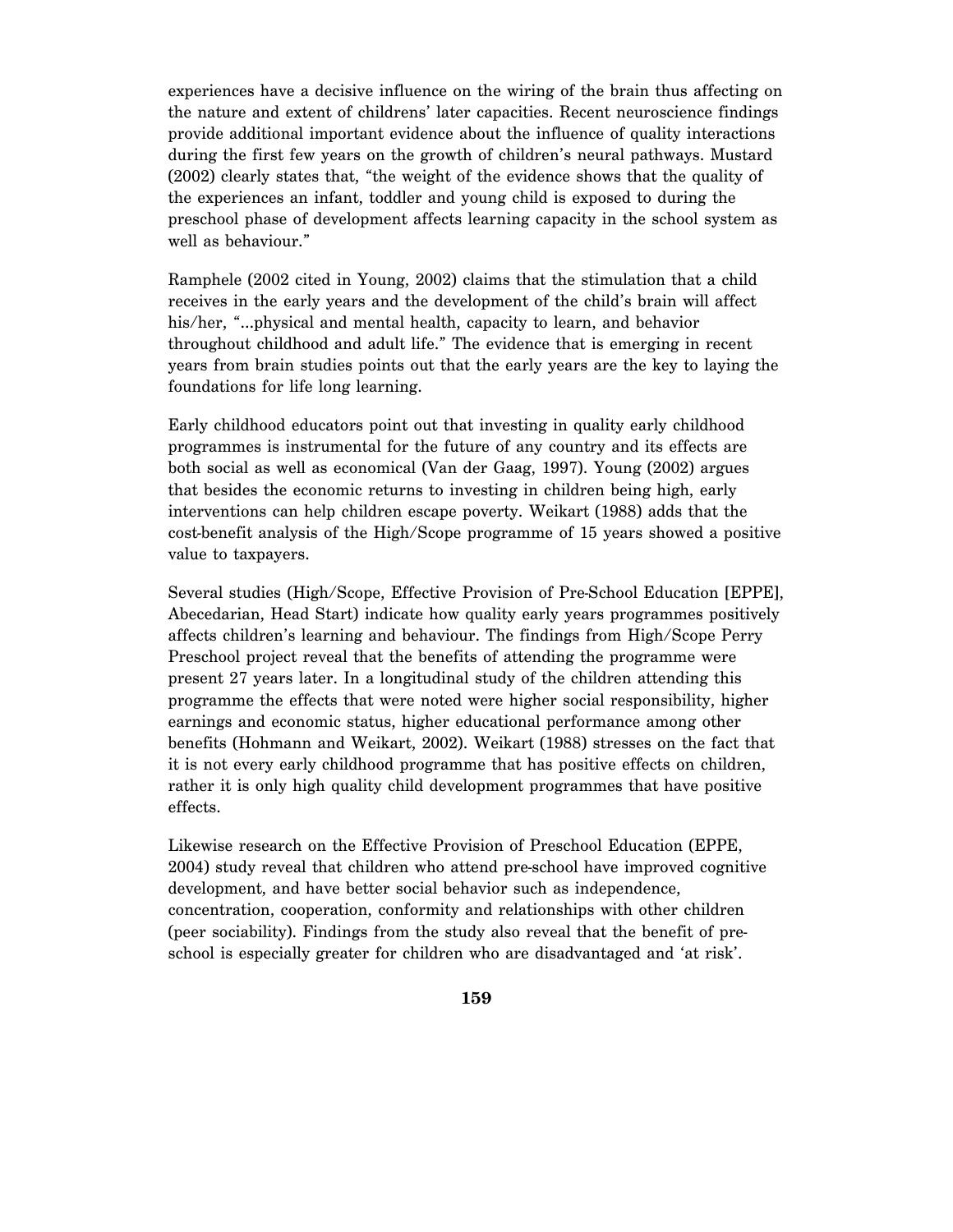"EPPE shows that one in three children were 'at risk' of developing learning difficulties at the start of the pre-school. However, this proportion fell to one to five by the time they started primary school." (p. 2)

Other projects such as the Abercadian project and the Head start programme mirror similar findings regarding children benefiting from quality programmes. The research findings presented above is valid evidence that the early years are critical in the formation of intelligence, personality, social behaviour and physical development. The fact that cannot be over emphasized is the benefits of quality ECED programme has not only for the child and the family but also over time in terms of the child ability to contribute to society. "If children are to benefit socially and educationally from their early learning experiences, these must be of high quality-second best simply won't do." Botham & Scott (n.d.)

# **What Constitutes Quality in an Early Childhood Programme**

There exist several opinions regarding the elements that constitute quality in early childhood programmes. For most early childhood service providers this is determined by the social and cultural context in which they are situated and on the focus of the services they provide. What constitutes quality in one setting may be different in other settings. Myers (2001) cites Ball 1994; Moss and Pence 1995; Scheweinhart 1995; NAEYC 1986; Basili 1994 and they associate elements of quality with effectiveness in early education programmes. They include elements such as:

- presence of sensitive, healthy, knowledgeable, responsible adults who interact in a respectful and supportive manner;
- a curriculum that takes into account a holistic view of children's development, is stimulating and encourages play, exploration, initiation of activities by the children and caters to individual differences; integrates care and education and fosters self esteem and positive relationship with others
- a safe and clean physical environment which is stimulating and provides sufficient space for children to work and play in.
- a ratio of children to adults that allows for frequent interaction and personal attention
- training of staff on the job and provision of support to continued professional development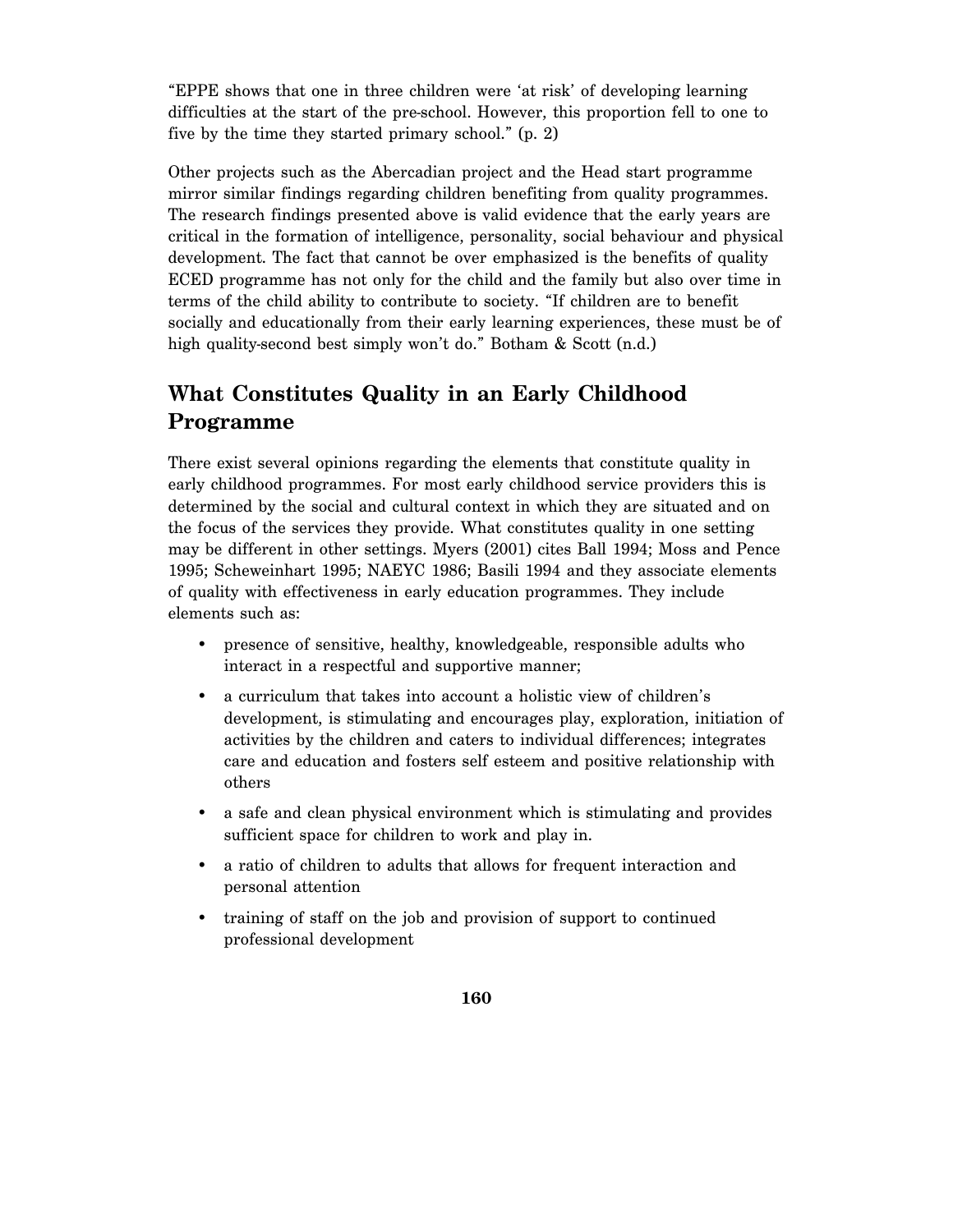- strong leadership
- parental and community participation
- sufficient resources in terms of financial as well as material resources

Among the indicators to monitor quality in ECCD Myers (2001) discusses the number of children per teacher/caregiver; teacher qualification; physical environment; and curriculum and interaction as indicators affecting quality. He states that in many countries it is assumed that fewer children per teacher is preferable as this allows the adult to give individual attention to the child, this in turn is presumed to promote better learning. Like wise if teachers are highly qualified they provide better attention to children. The physical environment based on amount of available space for children, the safety precautions, availability of clean drinking water and facilities for sanitation is a quality indicator. He claims that the best indicator of quality is the curriculum, especially the quality of interaction between the adult and children as well as the variety and types of opportunities and activities that children are offered and the way groups are structured; as well as whether the activities are child initiated or adult initiated will effect quality.

Research on quality programmes in early childhood confirm the importance of the above mentioned indicators and reveal that quality settings are ones where the staff are highly qualified, where there are warm and interactive relationships between the adult and children, where educational and social development are seen to be complementary and of equal importance and where there is effective pedagogy with a balance between teaching and providing opportunities for provisions for children to learn and where children's thinking is extended in the process (EPPE, 2004).

The indicators of quality that have been discussed in the preceding paragraphs clearly indicate that there are not only many commonalities across the views presented by different early childhood educators mentioned above but also imply that all views place children's development, care and education at the centre of all thinking, provisions and actions.

Having discussed the importance of quality in education in general and early childhood in particular, the paper will now describe what we mean by early childhood settings, what some of the connotations attached to early childhood are and how quality is defined in early childhood settings in our context.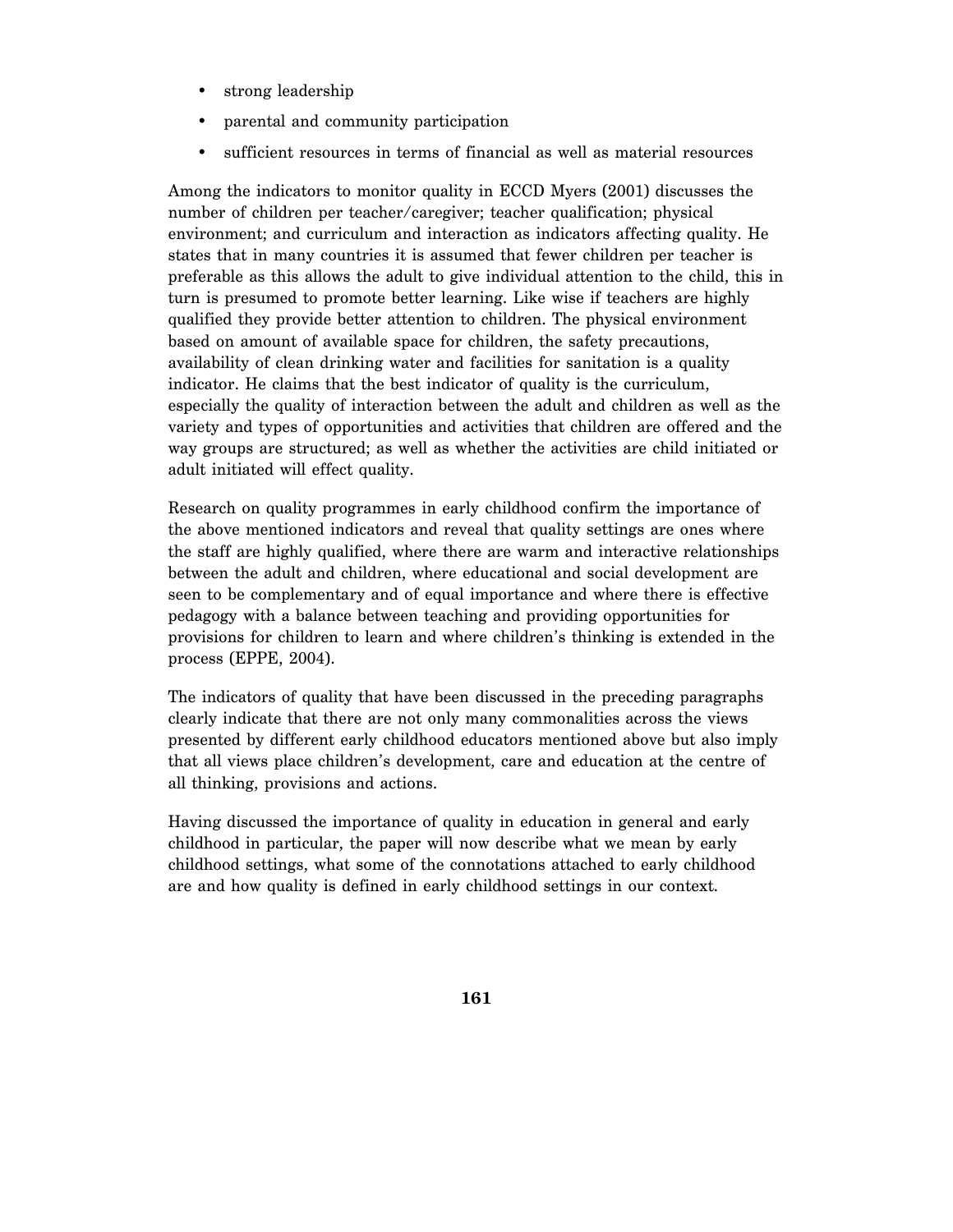# **Early Childhood Settings**

In this paper we describe early childhood settings as educational programs provided in formal environments such as schools (pre and early primary) for children of ages 3 – 8 years. This definition of educational settings stems from our work with teachers teaching this age group. In our work in varying setting we have come across several connotations in early childhood such as ECCD, ECD, ECED and ECE, while the beneficiaries are always the same-the young child and his/her family, the focus of the programme/services will be different. For example ECCD focuses on early childhood care and development, ECD connotes early childhood development, ECED emphasizes on education and development while ECE focuses on early childhood education.

In Pakistan there are several service providers focusing on different aspects of early childhood education. The public sector has focused on formalizing early childhood education. As a result 'katchi' classes have been established in schools as a first step for achieving the 'Education for All' goal which emphasizes the expansion of early childhood care and educational programmes. Since Pakistan is a signatory of the World Declaration on Education for All it has reaffirmed its commitment to achieving expansion and improvement of the quality of comprehensive early childhood care and education specially for the most vulnerable and disadvantaged children.

The private sector too is active in providing services to enhance the quality of early childhood in Pakistan by improving the quality of classroom teachers and their practices. One such programme that the Aga Khan University-Institute for Educational Development (AKU-IED) offers is the Certificate in Education: Early Childhood Education and Development (CE: ECED) Programme which is a six month field based programme which aims at developing participants' understanding of early childhood education and development within their indigenous contexts and enhancing the quality of children's learning through implementing active learning. In the CE: ECED programme the development component signifies care, health and nutrition and parental partnerships within the parameters of the National Early Childhood Curriculum and policies of schools it serves.

The programme draws on the High/Scope approach which is in line with the National Framework on Early Childhood Education by the Ministry of Education. This curriculum framework calls for implementing active learning in the classrooms where children construct their own knowledge and understanding by "acting on objects and interacting with people, ideas and events…" (Hohmann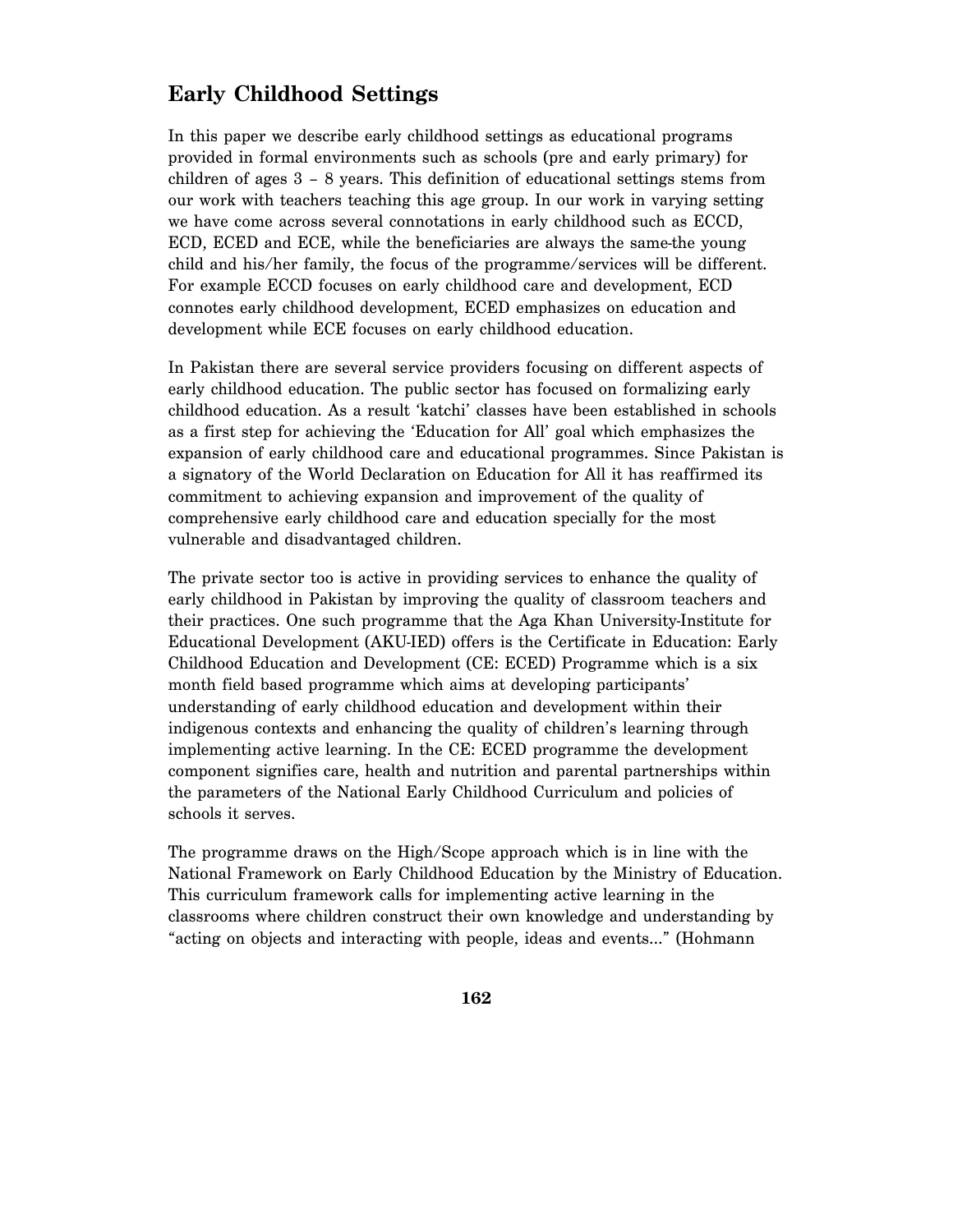and Weikart, 2002, p.17) and from activities they plan and carry out themselves (Weikart, 1988). The National Curriculum states, "Children are actively learning when they are given opportunities to handle materials" (p.11). Learning areas or goshas are introduced in the classroom. These include areas such as Language area, Home or Domestic play area, Mathematics area, Block/Construction area, Music and Movement and Artistic Development area and Science area. This approach uses both small and large group activities and at the heart of this approach is the plan do review which places greater responsibility upon children for planning and executing their own activities (Curtis, 1998). In the process of planning and executing their own activities, children feel powerful and confident about their views. which is a necessary precursor for their future learning.

# **Quality as Defined by us in the CE: ECED Programme at AKU-IED**

The quality standards that the CE: ECED programme adheres to is based on the Programme Implementation Profile Summary Score Sheet developed by High/Scope Educational Research Foundation. And is aligned with the quality elements described by Myers (2001), NAEYC (1986) and Curtis (1995). The elements include a stimulating physical environment, consistent daily routines; developmentally appropriate learning opportunities, positive and sustained interactions between the adult and the child and positive relationships between the adults working with and for the children. However, based on our work over a period of four years in a range of school settings embedded in a variety of social and cultural context, we have observed that there are several other important factors that affect the quality of teaching and learning in the early childhood setting which are discussed in the following section on 'Findings'.

### **Findings**

The findings have emerged from our observations and work in a variety of early childhood settings as a part of the support we extend to the course participants of the CE: ECED programme and have been derived from our work over a period of four years (2001-2005). The data has been collected through systematic classroom observations including field notes, photographs, CPs reflective journal, videos, children's work and conferencing with teachers and children. The data was mainly analyzed using the Programme Implementation Profile Summary Score Sheet.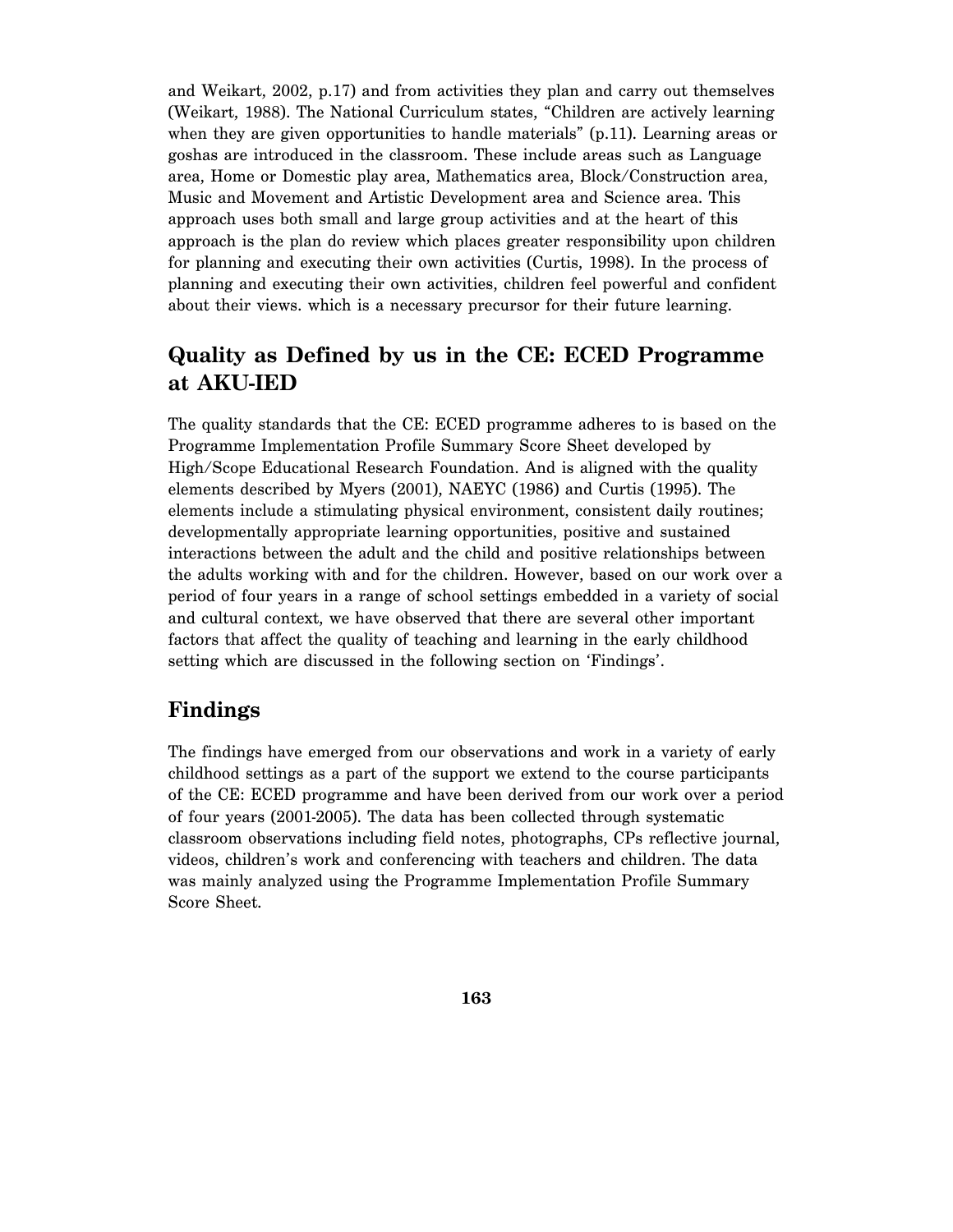Although we are discussing the determinants that affect the quality of teaching and learning under discrete headings, we are mindful that each of these headings is an important concept in itself, inextricably interlinked with each other. For the purpose of this paper we have clustered the determinants of quality under four major headings which include teachers, leaders, parents and facilities.

### **Teachers**

### **Teachers' Understanding of Child Development, Curriculum and Pedagogy**

Early childhood thinkers and educators view children as rich in potential, strong, powerful and competent (Maloguzzi cited in Riley 2003). Children are considered active negotiators in their own learning as well as partners in co-construction of knowledge.

Early childhood educators and thinkers further describe children as "learners engaging actively with the world, who are born well equipped to interrogate the world (Riley, 2003; p. 15-16). Donaldson (1993) believes that children are highly active and efficient learners, competent inquirers, and eager to understand.

However, our observations of teachers working with children reveal that they often underestimate children's potential and do not take into account children's natural urge to question and observe. They perceive children as incapable of thinking sensibly and logically. As a result they disregard and discourage children's views about the world and this is reflected in the way they teach. One such example is presented in vignette 1.

#### **Classroom Vignette 1**

In a classrooms of children aged 3-4 years a teacher was teaching geometrical shapes to children:



A girl asks: "Aunty<sup>1</sup> has Allah made any shapes?

Teacher: (does not respond)

-

Girl: "has He made any shapes?"

1 Children in some school address the teacher as Aunty.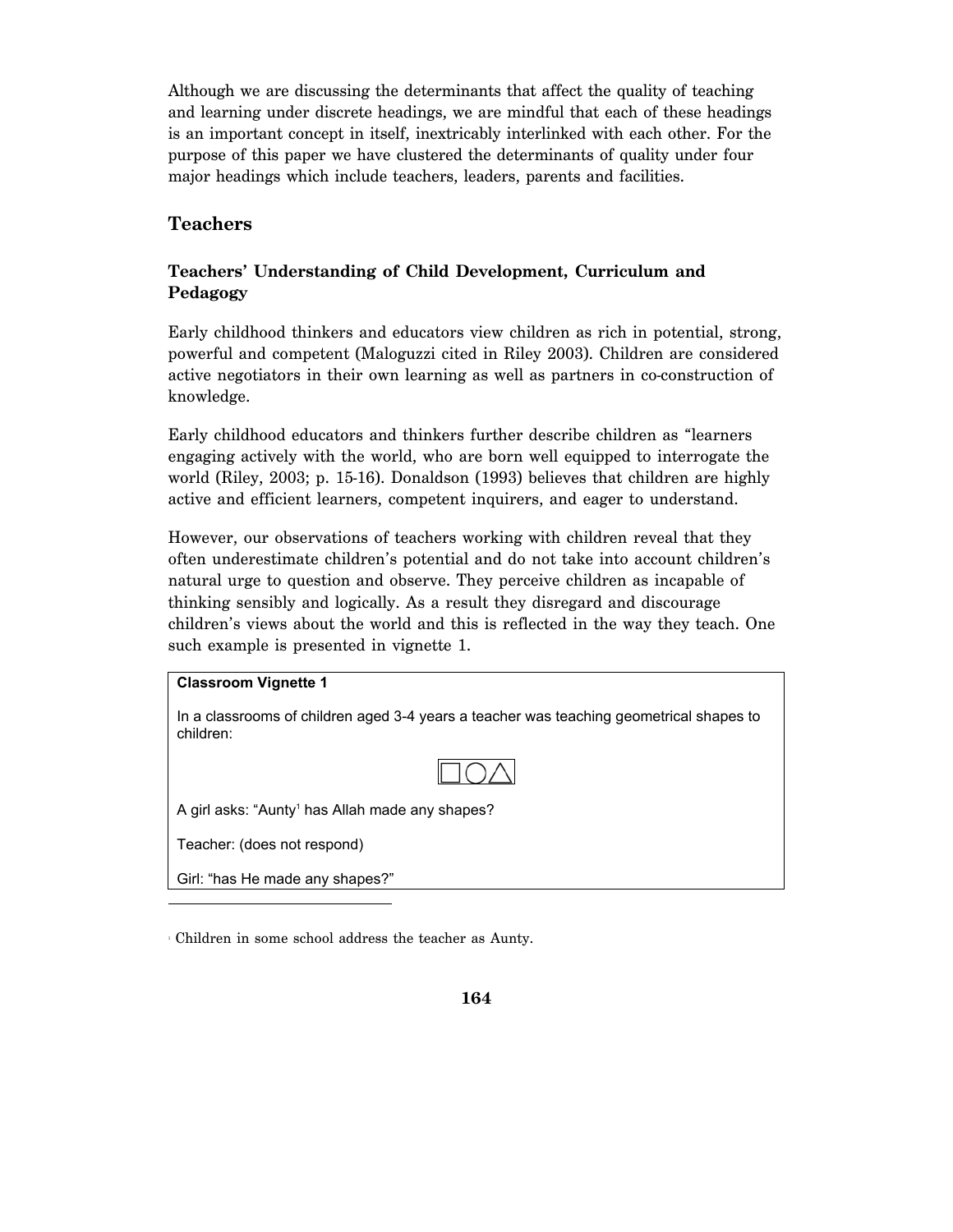Teacher: "Asma, repeat the names of the shapes- square, circle, triangle"

Girl: Square, circle, triangle"

ECED facilitator to the girl: "Have you seen any shapes created by Allah?"

Girl: (thinks for a moment and says) 'Yes, stars, moon, and sun'.

ECED facilitator: "what is the shape of the moon?

Girl: (gestures by pointing to the circle drawn on the board).

Her thinking could not be further probed as the teacher had announced 'tidy up time'.

As a result the curricula followed is limited to teaching alphabets and numbers and the pedagogy used is linear and mainly aimed at mastery of alphabet and numbers.

The three main conditions presented in literature i.e. "careful planning and development of the child's experience, 'sensitive and appropriate interventions by the educators' and 'the nurturing of an eagerness to learn' (DES 1990 cited in Rodger, 1994, p. 14) is found to be lacking.

In schools in Pakistan teachers display a minimal understanding of curriculum and pedagogy and this stems from teachers own limited experience of teaching and learning in a traditional teacher directed approach. These prior experiences and understandings become so ingrained in their practice that it is not easy for them to deconstruct their already espoused theories about teaching and learning and reconstruct understandings needed for the holistic development of children.

Teachers are unaware of the existence of a curriculum in early childhood as is reflected in their responses at the CE: ECED selection interview when they are asked what constitutes the ECE curriculum in Pakistan. Most teachers are unsure of what a curriculum is and the purposes it serves. A few say they have heard about it but have little understanding of what it contains or the way it is used. The teachers who have heard about it are generally the ones who hold leadership positions in their respective schools (they are either heads or ECE/D Learning Area coordinators). Majority of the teachers admit that they follow a syllabus and plan themes or topics decided and given to them by their management. However, they are unsure of the reasons for the choice of the themes and topics they teach. They are also unsure about the links between the themes they teach and how it links with children's learning in the different domains of development, its continuity; progression; relationship to the interest and daily experience of the children.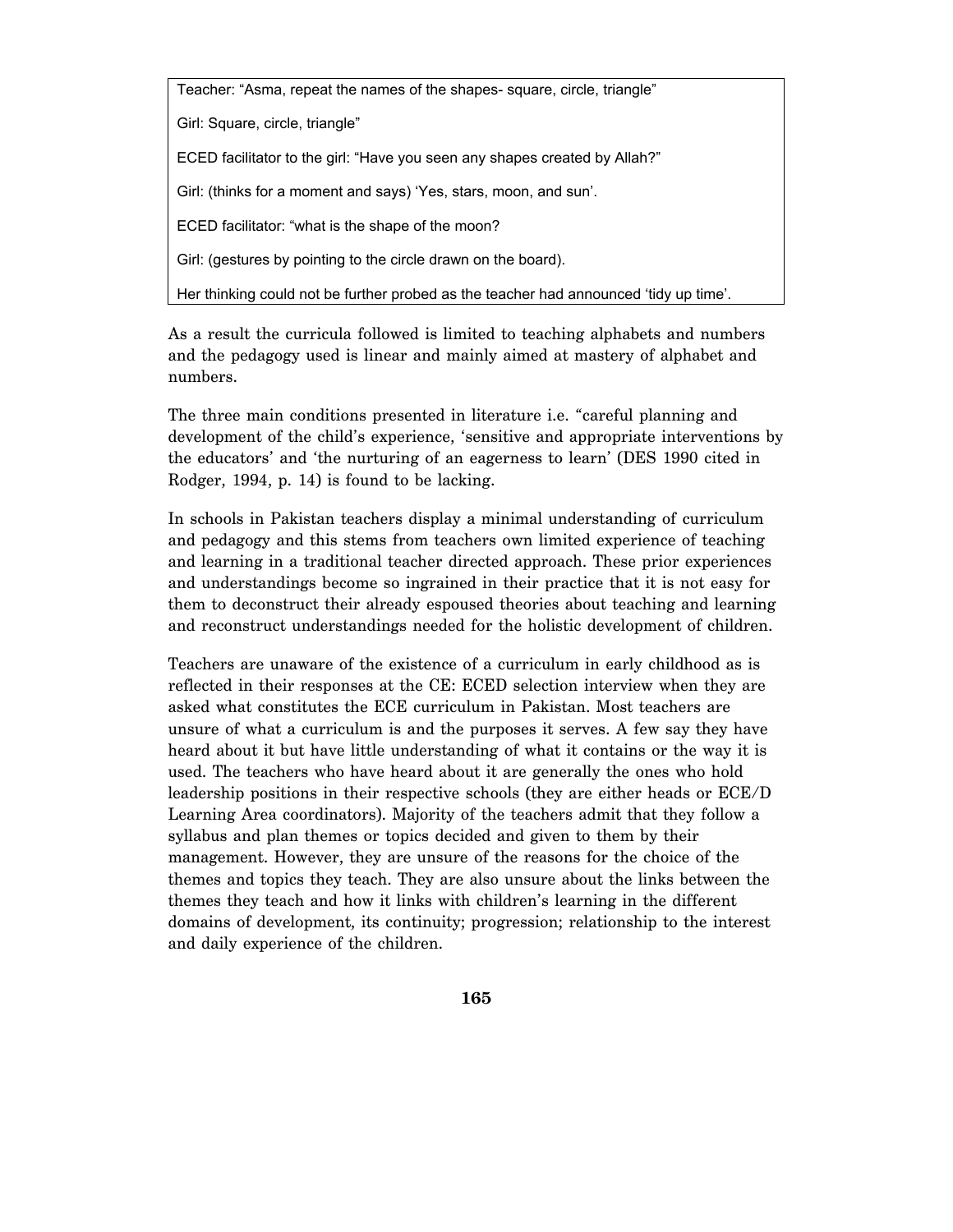The majority of private schools follow their own syllabus that generally includes teaching of numbers, the alphabet, names of animals, vegetables, fruits etc.

At the onset of the field work the facilitators will often observe teachers teaching in a linear and isolated fashion, often one letter of the alphabet per day. The teacher will write the letter on the board and get children to repeat the letter several times. A few teachers will allow children to name objects which begin with the letter. This done, the children will then be provided a worksheet and will be asked to practice tracing the letter several times and then to colour the pictures of objects beginning with the letter that is drawn on the worksheet. For most teachers the completion of the given syllabus within a specified time frame takes a central role. As a result the daily routines are structured and followed rigidly within the school timetable putting 'academic pressure on children' as is evident in classroom vignette 2.

#### **Classroom Vignette 2**

During small group time, a group of children aged 4 were given a task to color a template of a tortoise made by the teacher, and later to add to the picture, a sun, sand, stones and eggs. A boy picked up a yellow crayon and started drawing the sun while the girl sitting besides him chose an orange color to draw the sun.

Boy: "the sun is yellow and not orange"

Girl: (continues drawing the sun using the orange color and tells the boy) "I have seen an orange and a red sun".

The boy uncertain about his own understanding reports to the teacher: "Saima is making an orange sun" and very emphatically states, "but the sun is yellow".

Girl confidently replies: "but the sun is different".

Before she could even verbalize her complete thoughts, the teacher very casually says: 'Saima draw the sun yellow. Hurry up and finish your work".

The above vignette reflects teacher's limited understanding of what constitutes an early childhood curriculum and the pedagogy involved in addressing it, as well as the principles that it should be based on, the nature of learning experiences and opportunities and fields of knowledge and dispositions that are worth while for young children's holistic development.

The pre requisite skills and abilities, taking an interest; being involved; persisting with difficulty; communicating with others; and taking responsibilities, the main aspects of early years curriculum and pedagogy (Carr, 2001, cited in Riley, 2003) are found lacking.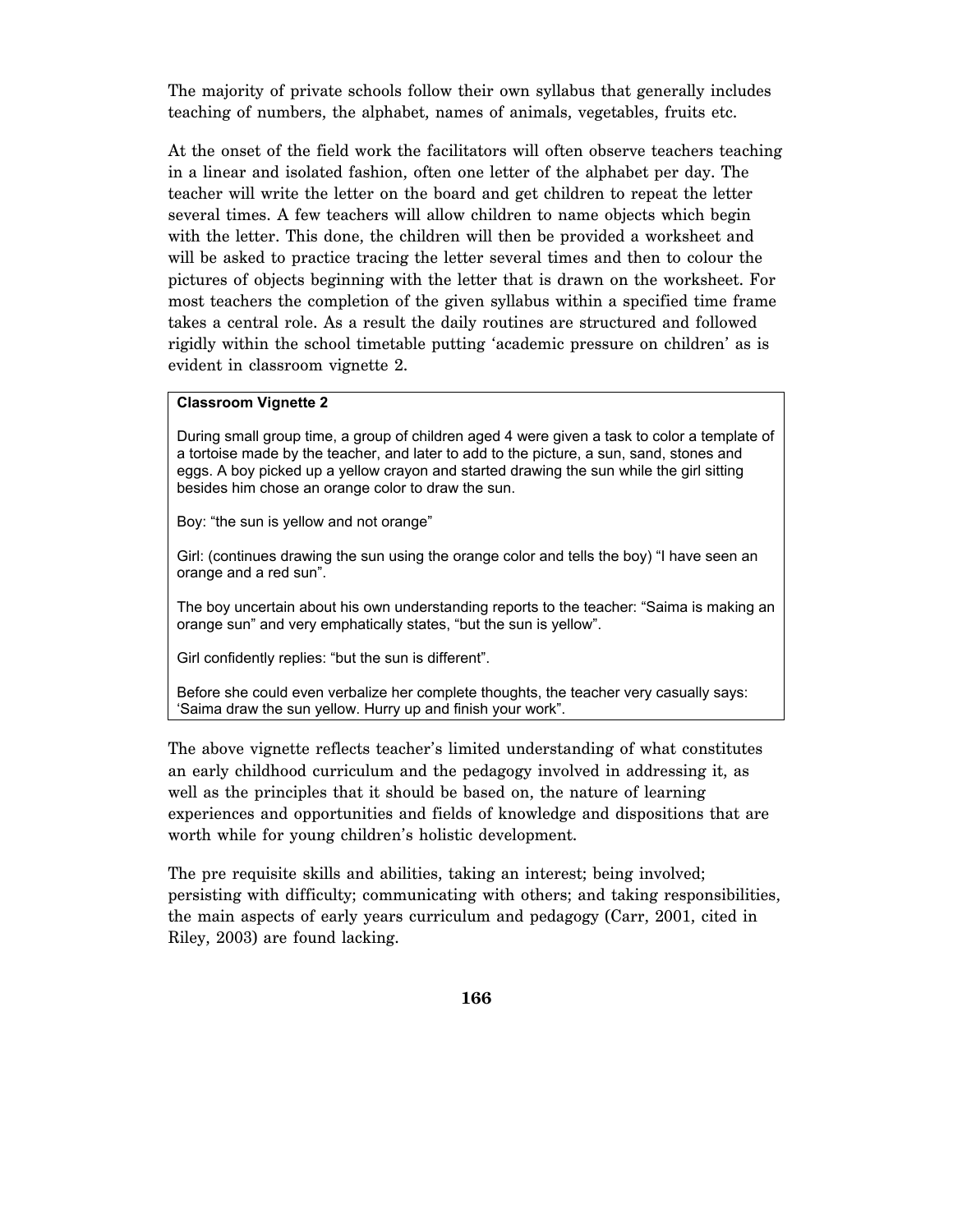As a result of embarking on the CE: ECED programme we have observed that when teachers are provided on the job intensive classroom support through coaching and modeling not only is a positive shift noticeable in teacher's thinking and practice but more importantly they are able to try out the same strategies with more confidence. In the case of the teacher mentioned in vignette 1 when we modeled adult child interaction involving open ended questions to extend children's thinking – she reported "Today I took the risk of asking children to name some of the colors they know…. I was surprised to learn that they knew almost all the colors I was to teach them in this month... now I don't know what I will teach in the next two weeks… can you tell me … what I should do now, my children have covered everything and are ahead of the other sections." Two very important factors affecting quality in teaching and learning have surfaced in this teacher's quote which was commonly observed among other teachers as well, this is their uncertainty and inadequacy in dealing with the given curriculum and in extending children's learning and teacher's own perception of their sense of efficacy and capabilities.

#### **Teacher's Perceptions of their Sense of Efficacy & Capabilities**

This is a critical issue that has direct implications on teacher's beliefs about how children will learn, the opportunities and experiences they will provide, the learning context or environment they will set up, and the relationships they will have with the children, their colleagues, parents and heads.

Many teachers, despite having high academic qualifications—Masters degrees in some cases—and many years of teaching experience, have been observed to have a sense of inadequacy and demonstrate incapability in thinking for themselves, making decision and in taking initiatives appropriate to children's needs and abilities. The teachers in our context were also seen to demonstrate a sense of dependency both on the school management, and their colleagues in superior positions and during the programme on the facilitators (mentors). This could stem from the fact that most schools in Pakistan have an authoritarian style of leadership and as such do not empower teachers to make decisions. However, by being encouraged to 'take risks' in an environment where all are learning and sharing experiences during the ECED sessions and trying out different 'innovations' in their respective classrooms, the teachers were seen to become open minded and confident in sharing their inadequacies by putting their

-

The practice followed in this school was to teach one particular topic over a period of three weeks. In this case the teacher would teach the names of colours over a period of one month.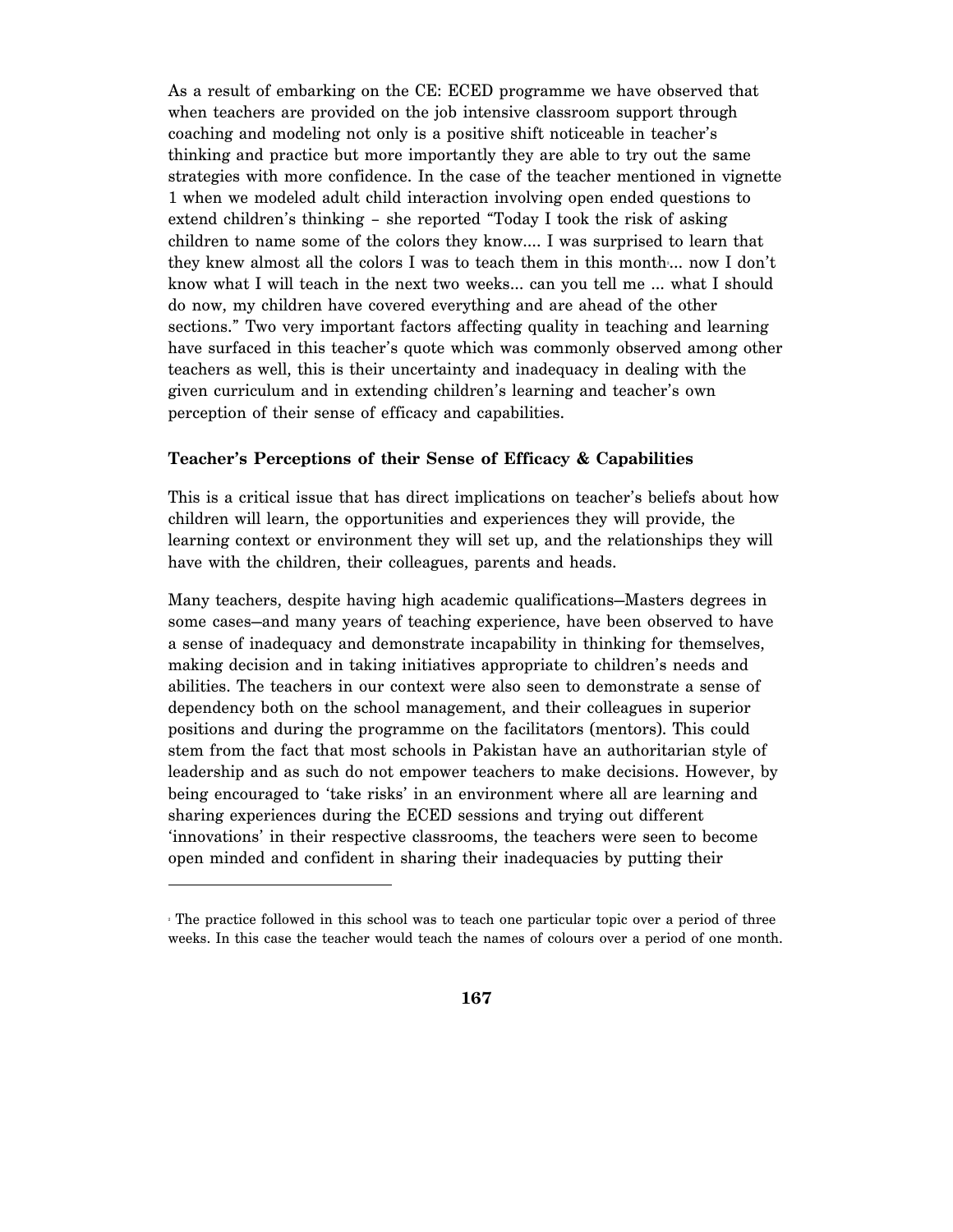practice under scrutiny of others. This in turn motivated teachers to improve their practice which in turn raised their self esteem and perceptions of themselves and their efficacies. As is evident in the following teachers' reflections:

Yesterday, I enjoyed musical instrument preparing session because it was a low cost, no cost material. These materials are available; we just need to be creative. (Teachers' Reflection, July 2, 2004)

Yesterday, the sessions on English Language was very interesting, in particular, the Phonic method was really good. The activity that was done, I can do that in my class too. Through this children become active themselves and are able to develop their speaking and reading skills. The more we give children chances the more they themselves will try to make sentences. (Teachers' Reflection, July 7, 2004).

#### **Professional Development of Teachers**

Teachers are largely responsible for many elements of quality that have been mentioned above. Therefore the professional development of teachers should be of serious concern not only in curriculum training but also in leadership and empowering roles. Sadly, in Pakistan the general perception is that anyone can teach young children. The status of early childhood teachers and the salary he/she receives is lesser than that at any other level of teaching. This in turn does not attract creative and committed people into the profession which in turn adversely affects quality in early childhood classrooms. Our experience of working with preschools shows that schools that provide on the job professional development opportunities for their teachers which include co-planning, reflection, team teaching, observing each others practice and providing feedback and reflection demonstrate better practice. For e.g. there were instances when the CPs from CE: ECED after graduation were seen as a resource for the school to conduct professional development sessions for other ECED teachers. In contrast to this practice teachers who are left alone to fend for themselves tend to feel isolated. In the government schools we find that support mechanisms for teachers are lacking as a result teachers feel 'alone' and complain that they do not have any support either from teacher colleagues or from the administration. A course participant from a government school stated, "*Agar aap log yeh support programme ke baad nahi deingey to main yeh sab kaam bachon sey karwana chod dongi phir mujhey na kehna ke teaching ek moral act hai.*" (Saturday Seminar,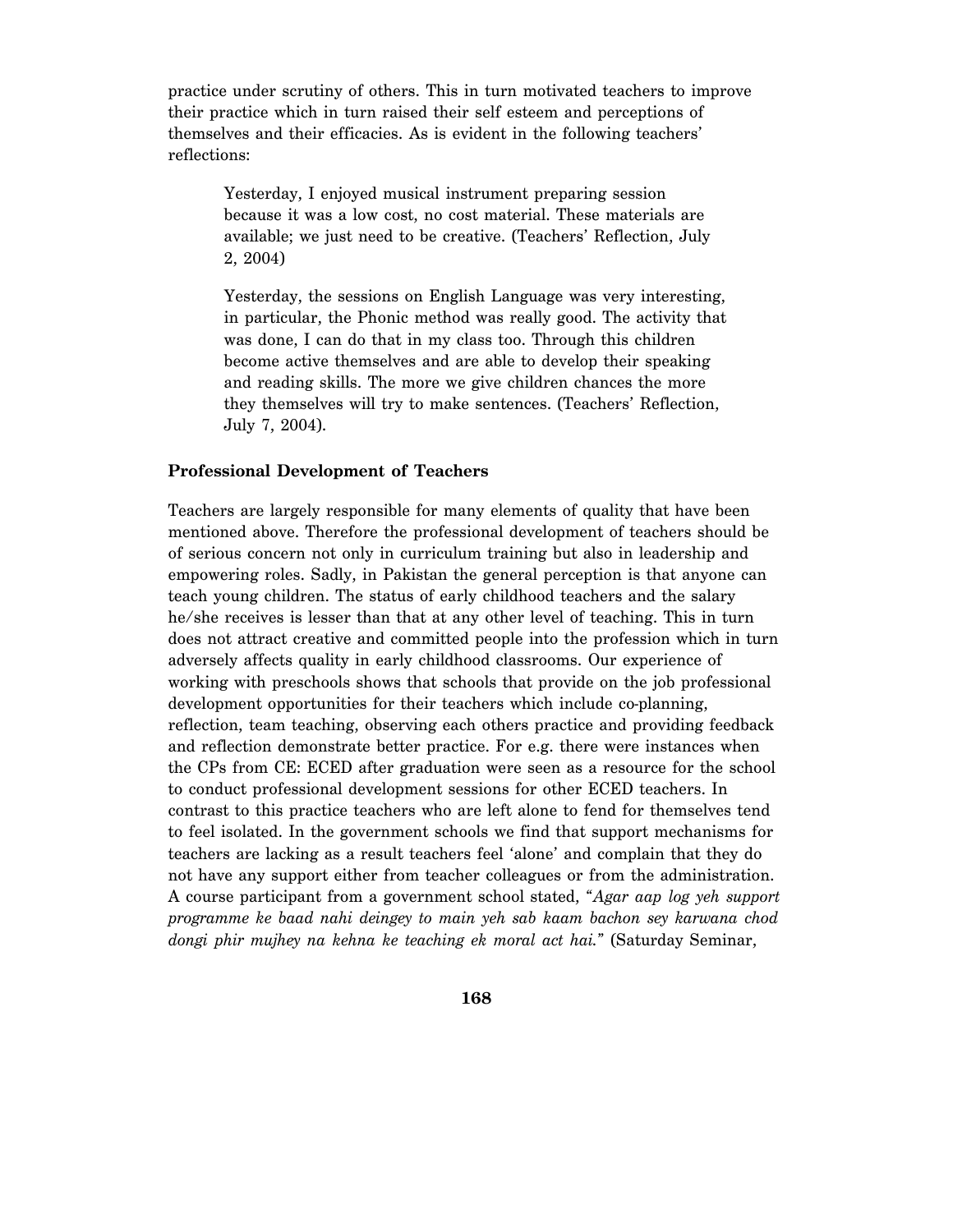November 2005) During the CE: ECED programme they have reported that they look forward to the weekly visits by the facilitators and the Saturday seminars as they feel 'supported'. Besides providing intensive classroom support through modeling, coaching, mentoring and pre and post lesson conferencing, the CE: ECED programme also engages teachers in on going reflections on their actions. The following quote taken from a teachers' reflective journal exemplifies this stance.

I just want to share my view that as a teacher I didn't want to give much time to my children regarding the preparation of activities and all the time I wanted to be a traditional teacher. But now I realize that I should find out different ways of teaching and should give more time to my children. (Teachers' Reflection, July 8, 2004)

In order to continue teachers' professional development the CE: ECED programme continues to provide 'follow up support' even after the completion of the programme. This 'follow up support' includes a monthly visit to the CPs classroom by the facilitator and group meetings at AKU-IED where CPs share the challenges they face and/identify strategies to address collectively those areas.

### **Leaders**

 $\overline{a}$ 

#### **School Leadership**

The school leadership is instrumental in determining the quality of teaching and learning. Schools where the head teacher understands how children grow and develop and are aware of child development will have policies that are developmentally appropriate, culturally sensitive and which keep the child at the center of all decisions. Very often because the head teachers may not have any background in early childhood they may not understand why certain things pertaining to the child is important. An example of this is regarding the notion of play. Initially, the early childhood team had to struggle to advocate the role of play in children's learning and the benefits that are derived if a child is allowed to explore and play in contrast to very formal teaching in the early childhood

During the CE: ECED programme CPs are required to keep reflective journals throughout the six months of the programme. Written feedback and discussions between the course facilitators and CPs takes place on a weekly basis.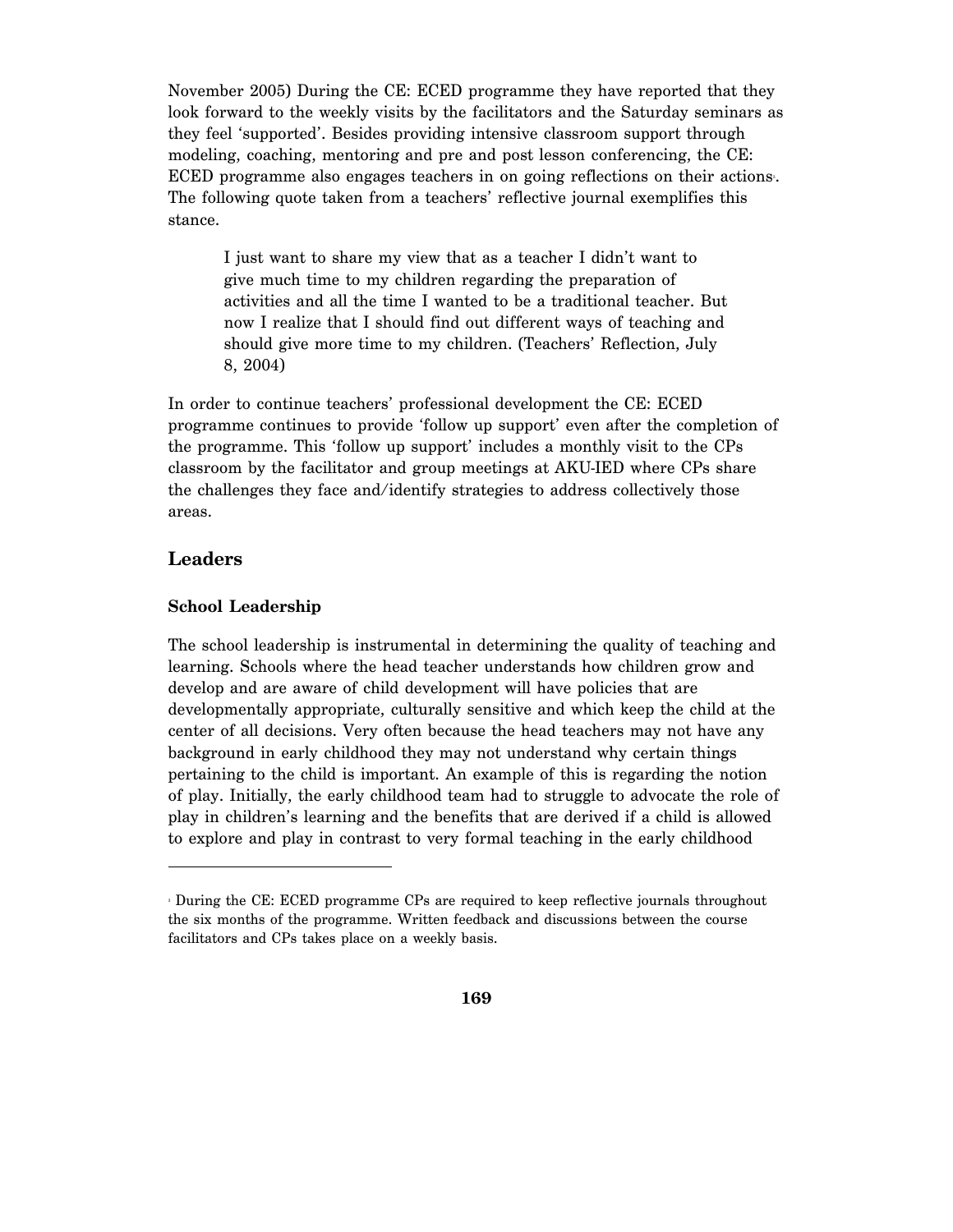setting. The heads thought that play was a waste of time and that the time could be utilized in more formal teaching. Another example that demonstrate the heads' limited understanding of child development is reflected in the teachers quote:

In yesterday's session I liked various activities for e.g. shadow puppet ets. Regarding physical education, I would like to say that I found It challenging as in our school, we have a limited number of staff members thus we do not have a physical training (P.T) period and do not take the children out of class. Our headmistress also tells us to keep the children in class due to fewer staff members. (Teachers' Reflection, July 1, 2004)

The above quote reflects the scenario in many schools in Pakistan where children's basic developmental needs are not kept in the forefront due to administrative constraints. In this case the childrens' need to engage in out door activity and their physical development is overlooked. In order to advocate developmentally appropriate practices in the early years as a part of the CE: ECED programme the head teachers are invited to participate in workshops for heads where they are acquainted with how young children learn and develop and the need to have developmentally appropriate policies and practices in the school.

### **Parents**

#### **Parental Participation**

Parental participation in their children's learning plays a vital role in the education of the young child. Findings from the EPPE study (2004) reveal that the 'Home Learning Environment' influences attainment at age 3 as well as at the start of primary school. Parental involvement in activities such as reading to the child, teaching songs and nursery rhymes, playing with letters and numbers, painting and drawing etc positively influence attainment and also has positive effects on children's cognitive progress. Based on these findings preschool settings are recommended to encourage parental participation and to employ active parenting strategies as these can, "…help to promote young children's cognitive progress as well as positive social/ behavioural outcomes" (p.25). In our experience majority of schools in Pakistan do not capitalize on the parent's as people who are knowledgeable of their children and their development. In many schools we have observed that parents are discouraged to come to school and to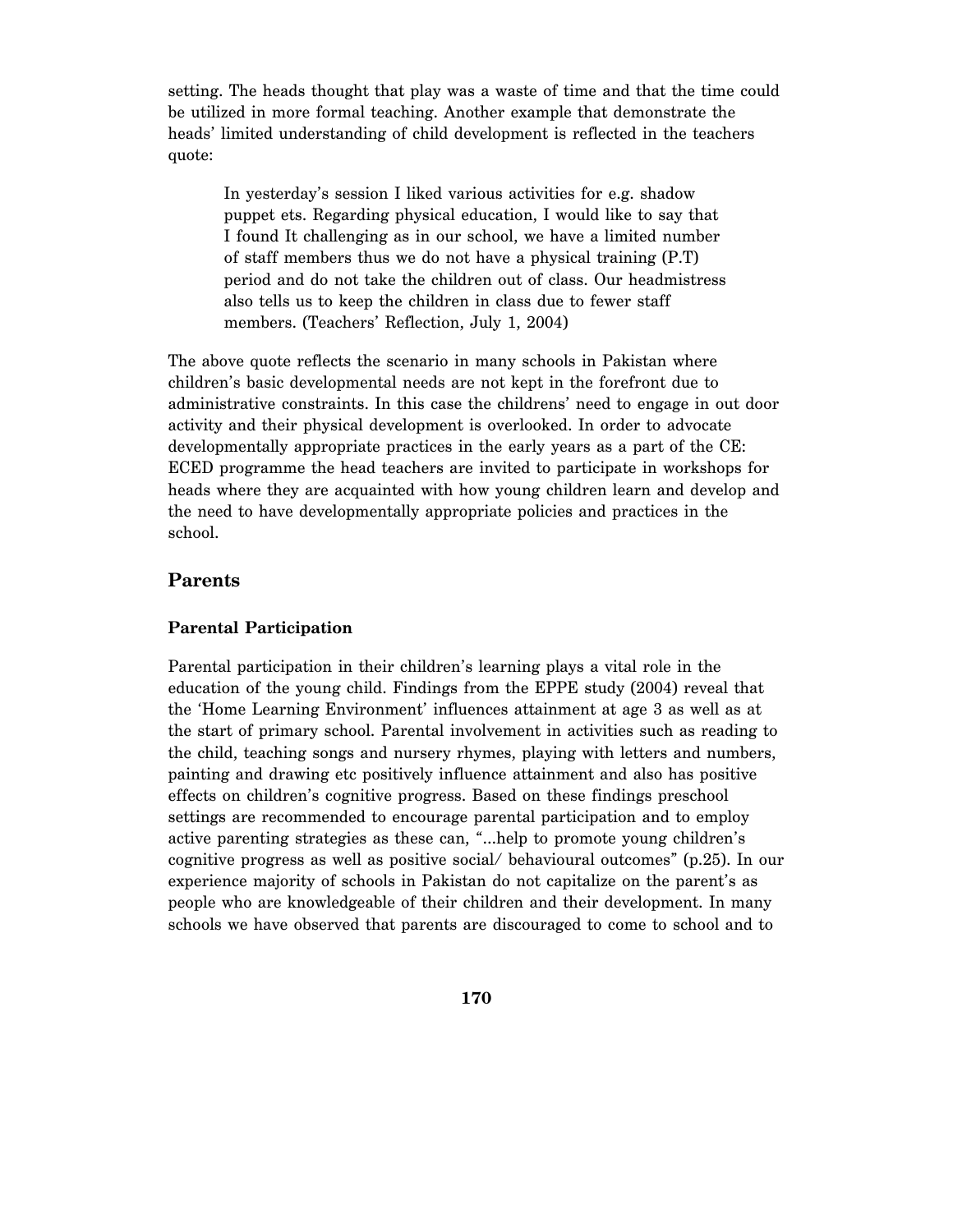engage in any kind of communication with teachers. If at all they are allowed in the school, it is only at specific times and for specific purposes.

During the CE: ECED programme, the course participants are encouraged to work closely with parents. CPs are asked to organize at least one parent orientation/parental meeting to acquaint parents with the pedagogy used for engaging children in active learning in the course of the four months field work. Many schools hesitate to do so. However, many schools do have a very effective parental involvement programme where parents are regularly invited for sessions which address some aspect of child development and share strategies of working with children, child care etc..

In at least two schools that we have worked with parents are invited to be part of the library period and to come to school on a weekly basis and read with their child and to help the child choose their library books. Another school sends out a 'menu of activities' schedule that parents can participate in during school hours. This includes coming in to help out in the reading class, to facilitate other curricular and co curricular activities, talking to children regarding their professions etc.

In addition inviting grand parents to talk about the past and the changes they have seen. We have found that schools that encourage parental participation have parents who are more involved in their children's learning and children who are active and engaged in learning. For example children who are read to regularly at home have been seen to demonstrate a comparatively well developed vocabulary and are seen to have some knowledge of how language works. We have observed such children to actively engage in co-constructing stories and developing these into books with their language teachers.

### **Facilities**

#### **Resources and Facilities**

The High/Scope approach emphasizes the importance of the physical environment and the use of provisions for effective teaching and learning. According to this philosophy the space in the classroom should be arranged so as to provide opportunities for active learning to take place. The spaces should be inviting to children and it should incorporate specific places for children to carry out different activities in the pace and time set by them.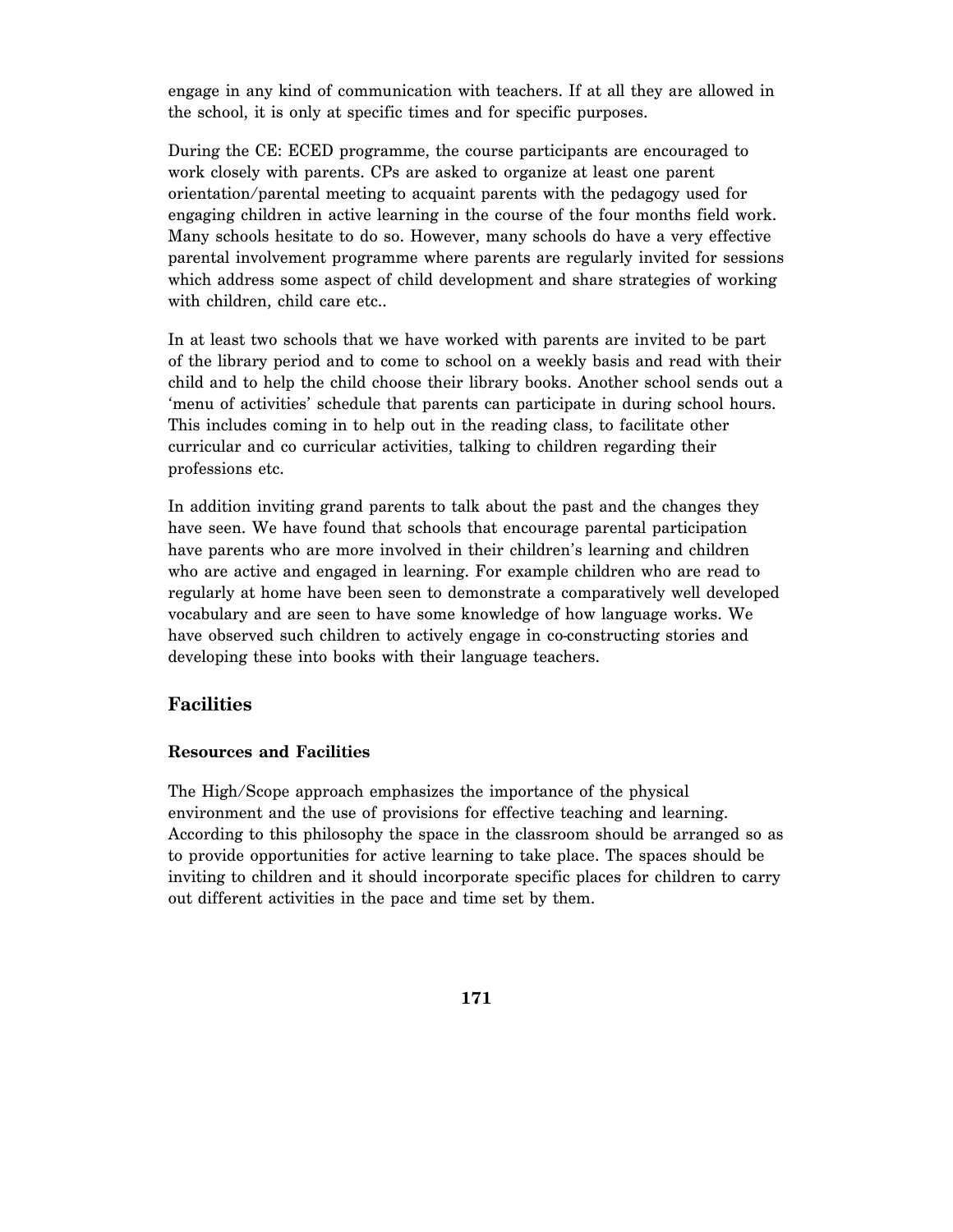Materials provided should be plentiful and well labeled. The organization of the learning environment and the provisions allocated has positive effects on children in that it engages children in active learning and allows children to take initiative (Hohmann and Weikart, 2002).

In majority of the schools that we work with there is limited classroom space in relation to the class size and a minimal amount of provisions available. Teachers of the CE: ECED programme are therefore encouraged to use a variety of low cost materials developed from their local environments.

While literature supports the fact that ideally smaller group sizes and a fewer children per adult are the hallmark of quality programmes (Schweinhart, 1997) we find the reality in our settings very different with class sizes that can be anywhere between 40:1 and even 60:1 and limited spaces available.

In such settings our findings reveal that the teacher becomes instrumental in determining the learning that will accrue. Much depends on how the teacher uses the learning spaces effectively and how he/she groups the children for optimal learning to take place.

In addition, the tasks planned, the rules negotiated with the children prior to group activities and the degree to which children are given responsibility and held accountable for their actions is at large a determining factor.

In some of the schools where we have worked despite the limited available spaces and a larger class sizes (1:35 in this case) the teachers have planned and organized their classrooms so effectively that children have engaged in a much more sustained manner in learning. This confirms what Bottini and Grossman (2005) state that the manner in which the classroom is organized can greatly affect the way in which children grow and learn.

# **Conclusion**

The discussion above provides evidence that there are certain essential elements which constitute a framework for quality in early childhood settings. These include knowledge about teaching, knowledge about learning and knowledge about knowledge.

Some of the quality determinants that have emerged from our findings and is supported by literature state that in order to achieve quality in early childhood settings the following is required: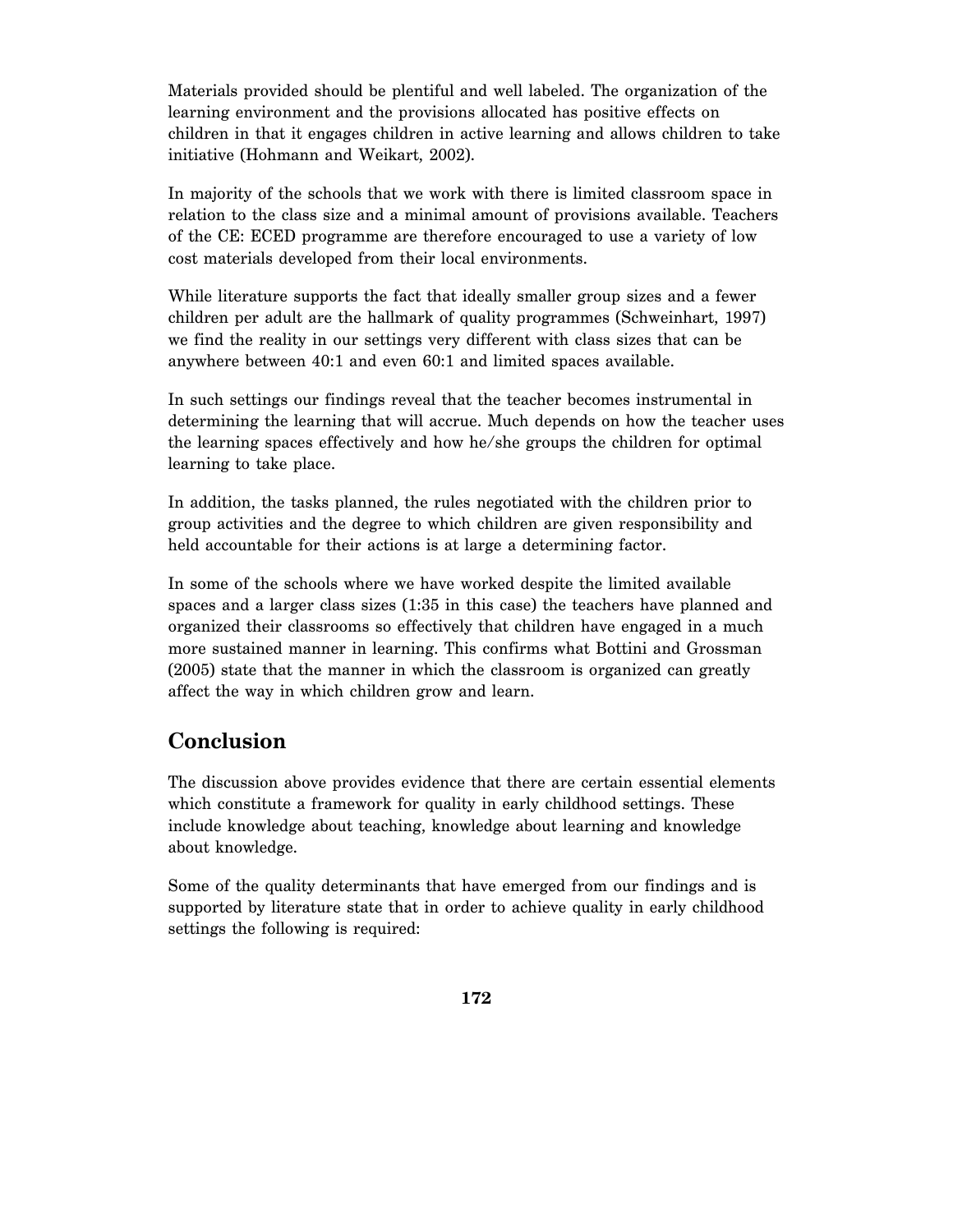- Teachers with an understanding of child development, how young children learn, an understanding of early childhood curriculum and developmentally appropriate and culturally sensitive pedagogy.
- Teachers who perceive themselves as efficient and capable.
- Sustained intensive classroom support including coaching and modelling.
- Teacher's continued on-job professional development.
- Parents as partners in policy decisions as well as in their children's learning.
- Leadership that views early childhood as an important stage in it self and recognizes the importance of early childhood education and development.
- School infrastructure including facilities and resources (both human as well financial).
- A ratio of children to adult that is appropriate to optimize children's learning and to carry out meaningful interaction.

The above mentioned quality determinants pinpoint the importance of the adult working with children, their beliefs of children and themselves, their own knowledge base and continued professional development and their need for support from the leadership and parents and the facilities they are provided in order to support children to optimize learning and develop to their utmost potential.

If we believe that learning is a social act where children learn together with others we need to ensure that children are supported well and the teacher who is closely associated with children are also supported well.

For us the above mentioned quality determinants have implications at two levels: for enhancing the quality of teaching and learning in early childhood settings and for evaluation and design of early childhood teacher education programmes..

If quality is to be achieved in early childhood settings the above mentioned quality determinants need to be present. In addition, these quality determinants can be used as a framework to guide programme design to monitor and evaluate early childhood settings and design teacher education programmes in early childhood in Pakistan.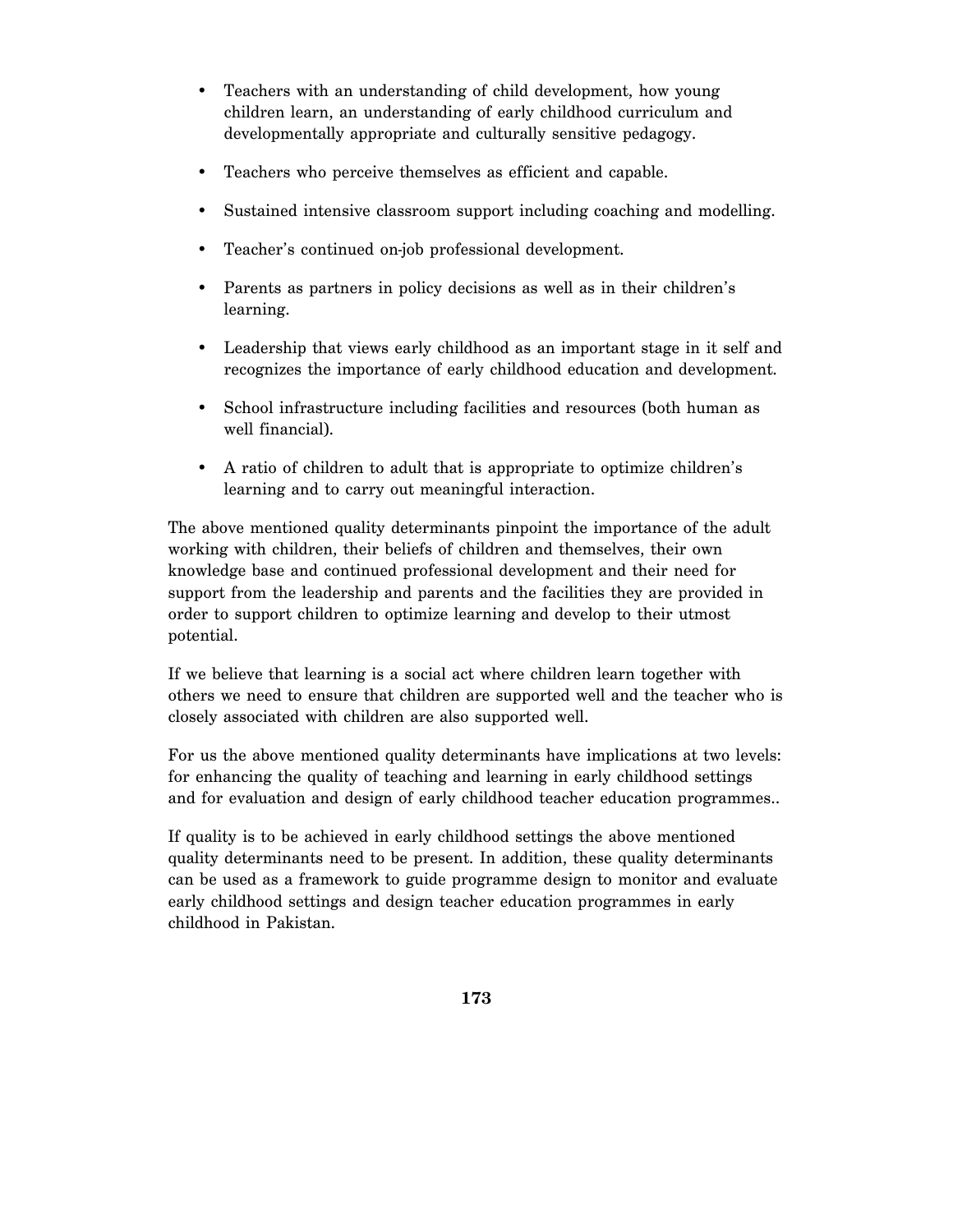### **References**

- Bottini, C., & Grossman, S. (2005). *Center-Based Teaching and children's Learning: The Effects of Learning Centers on Young Children's Growth and Development in Childhood Education*. Annual Theme 2005.
- Botham, J., & Scott, W. (n.d.). *Our Present is Their Future: Achieving desirable learning outcomes through high quality education*. London: The British Association for Early Childhood Education.
- Curtis, A. (1998). *A Curriculum for the Pre-School Child; Learning to Learn* (2nd ed.). London: Rutledge.
- Hohmann, M., & Weikart, D. (2002). *Educating Young Children* (2nd ed.). Michigan: High/Scope Press.
- Katz, L. (1992). *Five Perspectives on Quality in Early Childhood Programs*. ERIC/EECD Monograph Series.
- Ministry of Education. (2003). *National Plan of Action on Education for All (2001-2015) Pakistan*. Islamabad: Ministry of Education.
- Mustard, J. F. (2002). Early Child Development and the Brain- The Base for Health, Learning, and Behavior throughout Life. in M. Young (Ed.), *From Early Child Development to Human Development: Investing in our Children's Future*. Washington: The World Bank.
- Myers, R. (2001). In Search of Early Childhood Indicators. *Coordinators' Notebook, 25*. 2001.
- Riley, J. (Ed.). (2003). *Learning in the Early Years: A Guide for Teacher of Children 3-7*. London: Paul Chapman Publishing.
- Schweinhart, L. (1997). Early Childhood Programs: Elements of Quality in M. Young (Ed.). *Early Child Development: Investing in our Children's Future*. Amsterdam. Elsevier
- *The Effective Provision of Pre-School Education (EPPE) Project: Final Report (2004).* London: Surestart.